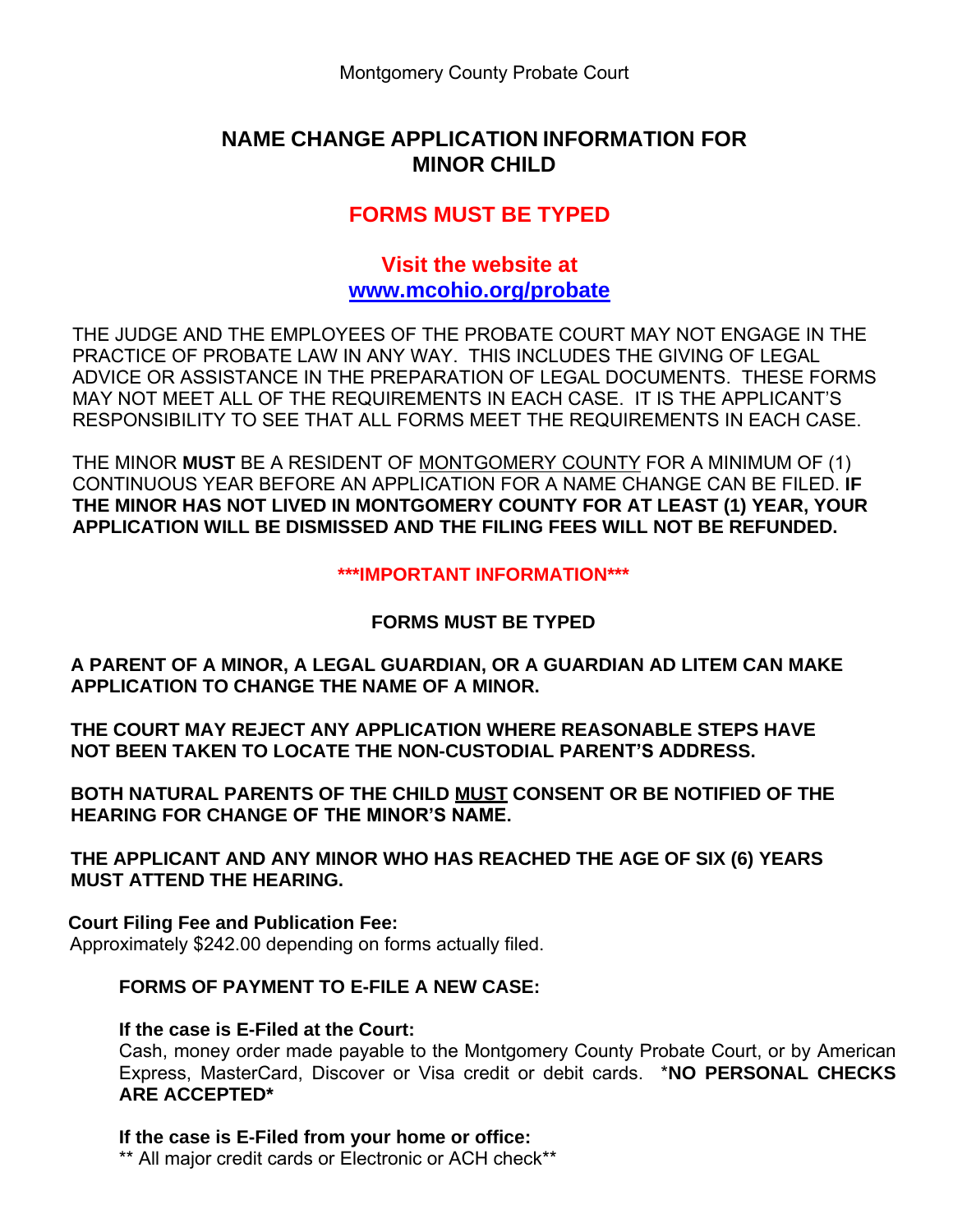All costs must be paid at the time the application is filed with this Court. These costs are subject to change without notice.

There may be additional costs for certified copies of the entry on the day of the hearing.

### **Necessary Documents:**

- A certified copy of child's Birth Certificate
- A certified copy of deceased parent's Death Certificate (to be kept by the Court)
- A certified copy of Court Order establishing custody or guardianship by non-parent applicant (to be kept by the Court)
- Picture identification card of applicant (to be presented at the hearing)

### **Necessary Forms:**

- Application for Name Change of Minor/Entry Setting Hearing (Form 21.2)
- Consent(s) to Change of Name (Form 21.4)
- Notice of Hearing on Change of Name (Form 21.5)
- Judgment Entry Change of Name (Form 21.3)
- Magistrate's Decision Change of Name of Minor (Form 21.3.1)
- Affidavit of Search for Address (Form MSC110) This form is needed if a parents address is listed as "unknown" on the Application. The applicant must take all reasonable steps to locate the address of a non-consenting parent.

# **STEP ONE: Complete the Forms**

**The minor's present legal name (as it appears on Birth Certificate) and the name requested must be filled in at the top of each form.**

**PLEASE MAKE SURE THAT THE REQUESTED NAME IS TYPED THE SAME WAY ON EACH PAGE AND IT IS SPELLED EXACTLY HOW YOU WANT IT. Once the forms have been filed, you cannot change the name without submitting another application and an additional filing fee.**

### **Application for Change of Name of Minor and Journal Entry Setting Hearing and Ordering Notice (Form 21.2)**

- 1. Fill in the present name and requested name of the minor.
- 2. List the mother and father's names and addresses.
- 3. Mark the appropriate boxes and complete the information by initialing (handwritten initials only).
- 4. You must state a reason for the name change.
- 5. The applicants and attorney's signatures, printed names, addresses and telephone numbers must be filled in.
- 6. If you do not have an attorney, the attorney information section is left blank.

## **Consent to Change of Name (Form 21.4)**

1. The Consent form must be signed in the presence of a Notary Public or a Deputy Clerk. If a natural parent does not consent the Court will serve notice of the hearing by certified mail to the non-consenting parent. The applicant must take all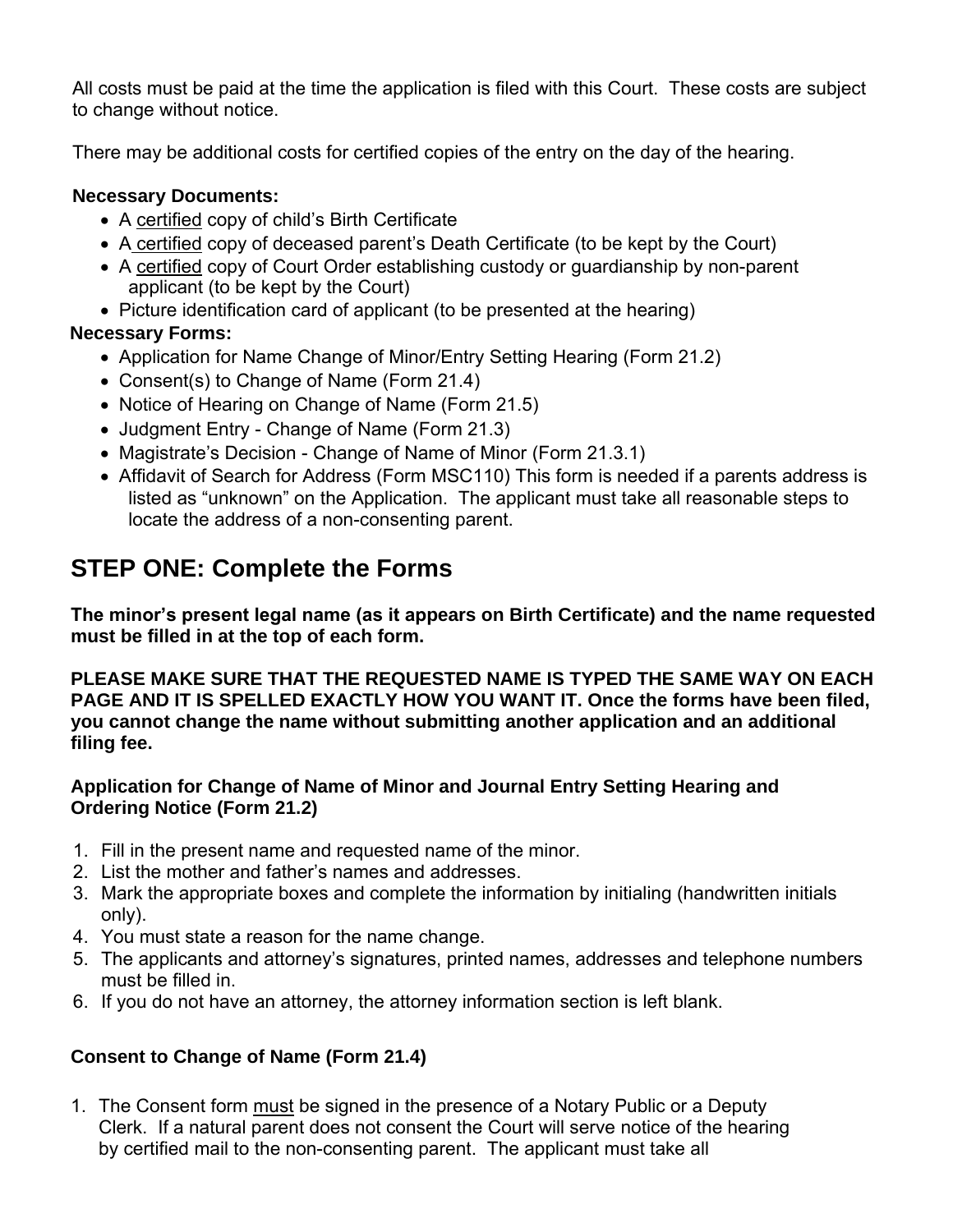reasonable steps to locate the address of a non-consenting parent.

- 2. If the certified mail envelope is returned as "unclaimed" or "refused" the Court will automatically send the notice out by regular U. S. Mail.
- 3. If the certified mail envelope is returned for some other reason aside from the above, the Court will mail to the attorney/applicant a Failure of Delivery. At that time you will exhaust all means of locating a current address.
	- If a new address is located you must file an Amended Application for Change of Name reflecting the new address. The Court will re-issue Certified Mail to this new address.
	- If a new address is not located you must file an Amended Application for Change of Name reflecting "address unknown". You will now file form MSC110, Affidavit of Search for Address.

You will want to complete this process in a timely manner or the hearing date may need to be continued.

### **Notice of Hearing of Change of Name (Form 21.5)**

- 1. Fill in the present name and requested name of the minor.
- 2. If a parent cannot be located his/her name must be filled in as a necessary person whose address is unknown and list their last known address.
- 3. The clerk will fill in the information regarding the hearing date and time.
- 4. The applicant's signature, printed name, and address must be filled in.

#### **Judgment Entry – Change Name of Minor (Form 21.3)**

- 1. Fill in the present name and requested name of the minor.
- 2. Fill in the minor's present name, date of birth, place of birth and requested name.

#### **Magistrate's Decision- Change of Name of Minor (Form 21.3.1)**

- 1. Fill in the present name and requested name of the minor.
- 2. Fill in the minor's name at birth, date of birth and place of birth.
- 3. Fill in the present name and requested name of the minor.

#### **Affidavit of Search for Address (Form MSC110)**

- 1. Fill in the present name of the minor.
- 2. Check the boxes that apply as to the methods you used to try and locate the non-consenting parent.
- 3. The Affidavit must be signed in the presence of a Notary Public.

# **STEP TWO: Filing the Forms**

1. Bring the completed forms, the certified birth certificate, and any other certified forms to the clerk's counter on the 2<sup>nd</sup> floor of the Montgomery County Courts Building, 41 N. Perry St. Dayton, 45402.

**NOTE: If you need the assistance of the Clerk's Office plan to arrive no later than 3:30 p.m. . If you arrive after 3:30 your paperwork will only be reviewed. You will need to come back down to the Court to pay the costs due and to have the papers eFiled.**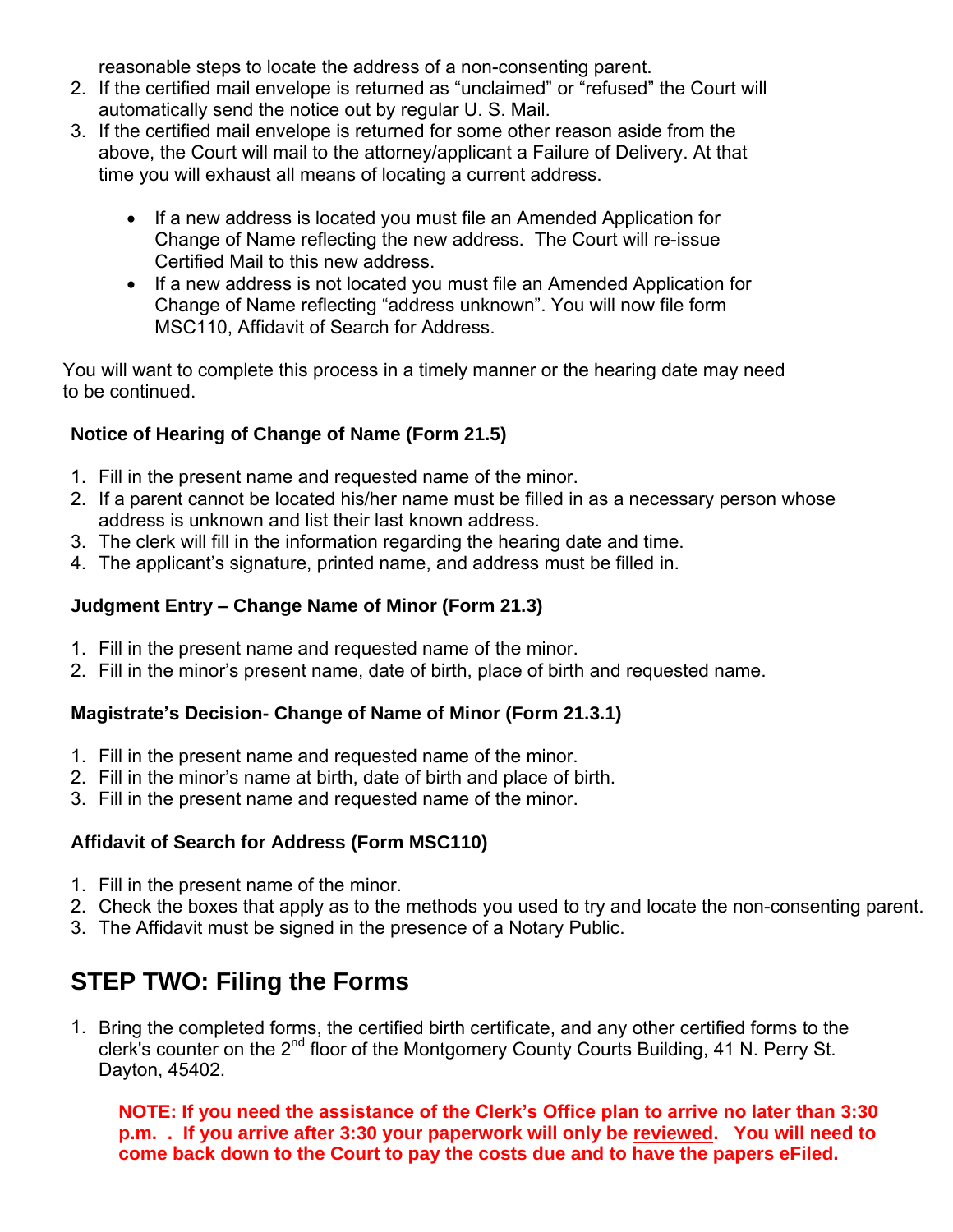- 2. The clerk will check the forms and then send you across to the Magistrate's office to have your forms reviewed by a Magistrate. If the forms are approved for filing, the Magistrate will sign the Entry Setting Hearing.
- 3. Bring the signed entry and other forms back to the clerk for processing.

# OR

1. E-File remotely from your home or office

[http://www.mcohio.org/government/courts/common\\_pleas\\_court\\_-\\_probate\\_division/efiling.php](http://www.mcohio.org/government/courts/common_pleas_court_-_probate_division/efiling.php)

# **STEP THREE: Paying Court Costs and Setting the Hearing**

- 1. Court Filing Fee and Publication Fee are approximately \$242.00 depending on what forms are actually filed.
- 2. If the case is E-Filed at the Court:
	- a. Cash, money order made payable to the Montgomery County Probate Court, or by American Express, MasterCard, Discover or Visa credit or debit cards. \***NO PERSONAL CHECKS ARE ACCEPTED\***
- 3. If the case is E-Filed remotely from your home or office:
	- a. All major credit cards or Electronic or ACH check
- 4. The clerk will set a hearing date approximately 6 to 8 weeks away, complete and timestamp the Notice of Hearing of Change of Name.
- 5. The Court will FAX the Notice of Hearing of Change of Name to THE COX MEDIA GROUP OHIO (Dayton Daily News) for the publication process.

# **STEP FOUR: Publication**

#### **THE STATE OF OHIO REQUIRES THAT ALL HEARINGS FOR LEGAL NAME CHANGES BE PUBLISHED ONE (1) TIME, THIRTY (30) DAYS PRIOR TO THE DATE OF THE HEARING.**

1. The Court will fax the Notice of Hearing on Change of Name to THE COX MEDIA GROUP OHIO (Dayton Daily News) for the publication process.

#### **COX MEDIA GROUP OHIO (DAYTON DAILY NEWS) IS A PRIVATE PUBLICATION COMPANY THAT HAS NO CONNECTION TO THIS COURT.**

# **STEP FIVE: The Hearing**

- 1. Name change hearings are held in Courtroom 2 on the  $2<sup>nd</sup>$  floor of the Montgomery County Courts Building, 41 N. Perry St., Dayton, OH on Wednesday afternoon.
- 2. Please arrive for your hearing at least 10 minutes prior to your scheduled hearing time and the applicant must present their picture identification card at this time.
- 3. The hearing will take approximately 10 to 15 minutes. After the Magistrate signs the entry changing the minor's name, he will send you across to the clerk's counter to file the signed